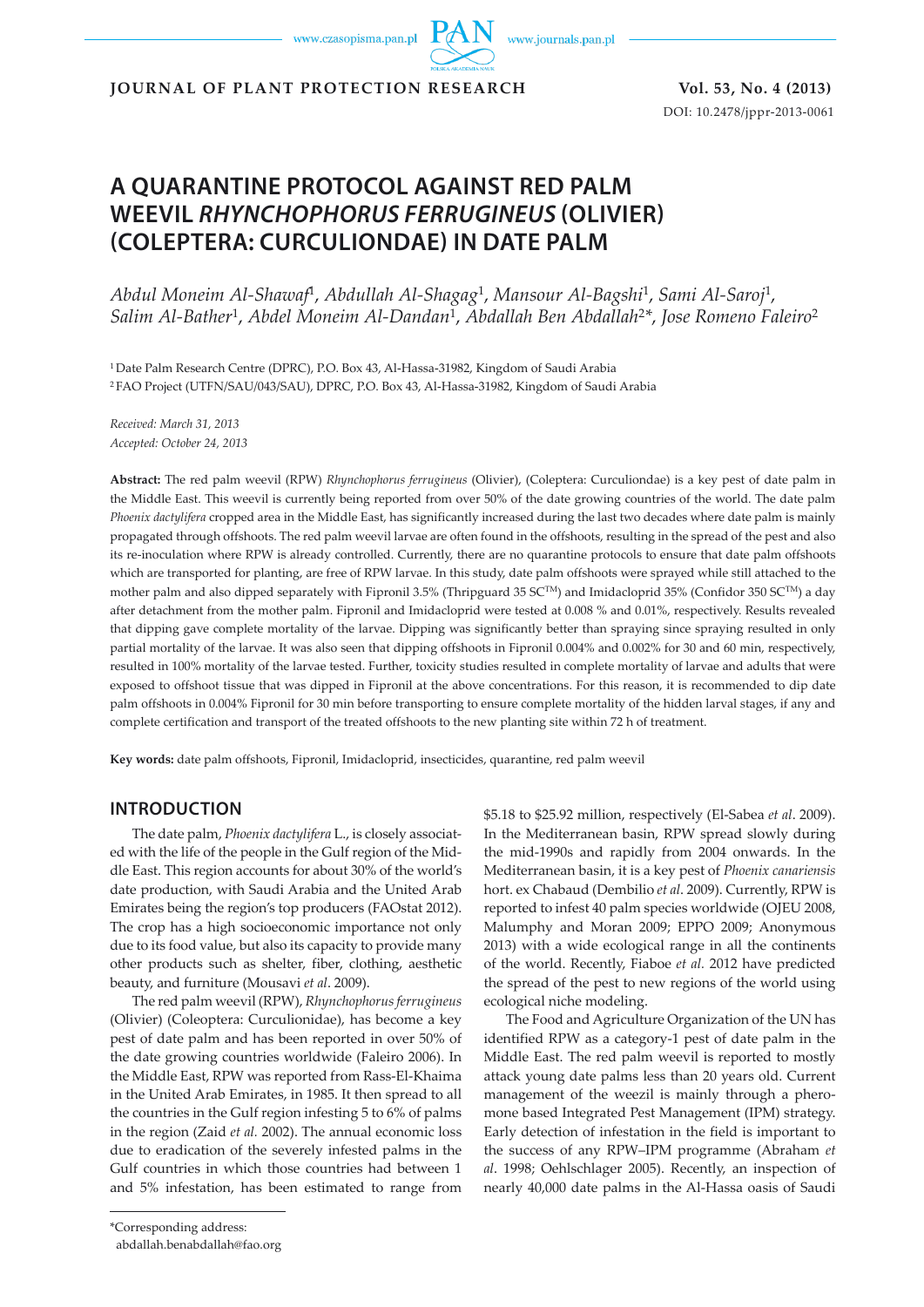**PAN** www.czasopisma.pan.pl www.journals.pan.pl *410 Journal of Plant Protection Research 53 (4), 2013*

Arabia took place. There were found to be 167 infestations of which 78% were in the early stage of the attack and were treated with insecticide (Sallam *et al*. 2012). Such infestations usually harbor RPW larvae that are eliminated with insecticide administered as a trunk injection (Faleiro 2006). In Egypt, quarantine and certification programmes recommend zero tolerance for RPW so as to block the spread of the pest to secondary foci within planted acreage (Salama and Abd-Elgawad 2003). Date palm is mainly propagated through offshoots which often harbour larval stages of RPW. In the early instars, the RPW larval stages are extremely difficult to detect due to lack of any visual symptoms of damage that are associated with the later larval instars. A RPW infested date palm exhibits several symptoms depending on the stage of attack *viz*. oozing of brownish fluid together with palm tissue excreted by feeding of larvae which has a typical fermented odor, drying of infested offshoots, tunneling of palm tissue by larvae, presence of adults and pupae at the base of fronds, fallen pupae around an infested palm, drying of outer leaves and fruit bunches and toppling of the trunk in case of very severe and extensive tissue damage (Abraham *et al*. 1998).

Countries in the Middle East have issued federal decrees that restrict movement of palms, including date palm offshoots, in the region, due to the threat of RPW. Ideally, movement of planting material from infested acreage within the country and also from one country to another, needs to be stopped. Wherever this is not possible it is essential to implement strict pre- and post-entry quarantine regimes, wherein only pest free and certified planting material can be transported. Insecticide based on quarantine protocols have yet to be standardized for adoption in the field with respect to transport/shipping of planting material, especially date palm (Faleiro 2006). There are no reports on quarantine treatments that ensure movement of RPW-free date palm offshoots. We tested and developed an insecticide based protocol that kills larval stages of RPW feeding inside date palm offshoots.

# **MATERIALS AND METHODS**

The trials to develop insecticide based quarantine protocols against larval stages infesting date palm offshoots, were carried out using 3–5 year old offshoots of the premier Saudi Arabian date palm variety 'Khalas'. The trials were carried out at the Ministry of Agriculture's Date Palm Research Centre, Al Hassa, Saudi Arabia, under the following sequence.

#### **Treatment method and insecticide efficacy**

In this trial, there were three treatment methods (factor A) and two insecticides (factor B).

The treatments in factor A were (i) dipping the bole of date palm offshoots in insecticide solution for 6 h with holes to the bole of the offshoot, (ii) dipping date palm offshoots in insecticide solution for 6 h without holes to the bole of the offshoot and (iii) spraying the offshoots with insecticides at 10 L/offshoot. The treatments in factor B were (i) Fipronil 3.5% (Thripgaurd 35 SC™) at a concen-

tration of 0.008% *i.e*. 2.3 ml/L, and (ii) Imidacloprid 35% (Confidor 350 SCTM) at a concentration of 0.01% *i.e*. 0.3 ml/L. Fipronil is a broad-spectrum systemic phenylpyrazole insecticide, while Imidacloprid is a systemic neonicotinoid insecticide in the chloronicotinyl nitroguanidine chemical family (Tomlin 2011).

To test for better absorption of the insecticides during the dipping, five slanting holes (6 mm wide and 15 cm deep) were drilled equidistantly into each offshoot in one treatment set while also dipping offshoots without any holes in another treatment set. The untreated control was maintained by dipping/spraying the offshoots with water.

After the dipping treatment, offshoots were placed standing/upright overnight to drain off the excess solution (insecticide/water) before inoculating with RPW larvae. In the spray treatment, offshoots were detached carefully from the mother palms after 24 h of spraying, and brought to the laboratory for inoculation with RPW larvae.

All the offshoots in the trial were split into two equal longitudinal halves. Additionally, two chambers (15 × 10 × × 3 cm) were prepared in one half of the offshoot. Each chamber was separately inoculated with three small (average weight of one larva: 0.20 g), and two medium (average weight of one larva: 0.70 g) RPW larvae that were previously starved for two hours. Subsequently, the other half of the offshoot was placed over the half inoculated with RPW larvae. Both halves of the offshoots were secured over one another with pliable wire. This trial was carried out twice using the two factor randomized block design wherein each treatment was replicated five times.

Observations on larval mortality were recorded 24 h after inoculation (48 h after dipping/spraying).

### **Standardize the concentration of Fipronil and duration of treatment**

From trial 1, it was seen that dipping offshoots in Fipronil 0.008% for six hours without making holes to the bole of the offshoot, gave the best result. The next stage in the trial was to reduce both the concentration of Fipronil and also the time required for treatment. We tested three concentrations (factor A) *viz.* 0.004, 0.002, 0.001%, each of which was tested for 60, 30, and 15 min (factor B), using the dipping protocol (without drilling any hole) adopted in the first stage of the experiment described above. This trial was also carried out using the two factor randomized block design. Five replications were maintained for each treatment.

#### **Test residual toxicity of insecticides against RPW**

To assess the residual toxicity of the tested insecticides, a larva each (average weight of one larva: small – 0.20 g, medium – 0.70 g, large – 2.24 g) and two newly emerged adults (male/female) were caged with 200 g of palm tissue scooped out of the treated (dipped/sprayed/ the control) offshoots, 72 h after dipping and 24 h after spraying. Subsequently, observations on larval/adult mortality were recorded after 4 days of treatment. Each treatment was replicated five times in the above trials. Similar residual toxicity studies were also carried out for the second trial involving the best treatment.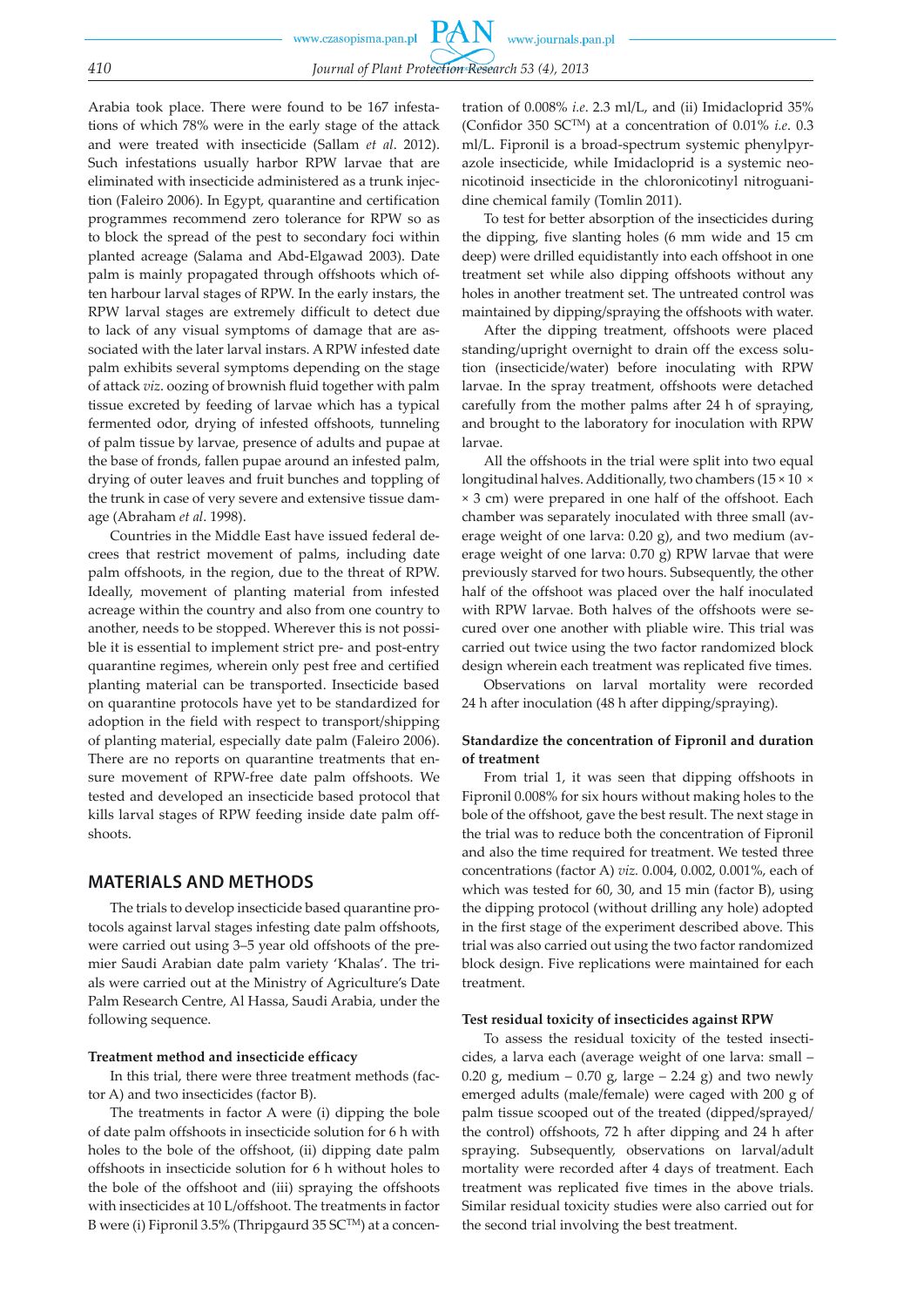In all the above trials, data on mean mortality was subjected to analysis of variance (ANOVA). Results pertaining to the above trials are presented below.

Ten date palm offshoots treated with the recommended quarantine protocol were planted in the farm of the Date Palm Research Centre, Al-Hassa, Saudi Arabia, to record any phytotoxicity symptoms, during a period of one year, along with the untreated control and offshoots dipped in water only.

# **RESULTS**

As regards the method of treatment, results on mean larval mortality presented in table 1 indicate that dipping date palm offshoots in insecticide was better than spraying. Also, statistically similar mortality levels were obtained in offshoots dipped in insecticide with and without holes. So, the indication is, that drilling holes in offshoots before dipping in insecticide is not required. Table 1 reveals that Fipronil is superior to Imidacloprid.

Table 1. Mortality of *R. ferrugineus* larvae in date palm offshoots treated with insecticide

|                               | Mean larval mortality [%]* |          |                                               |          |                     |               |  |  |
|-------------------------------|----------------------------|----------|-----------------------------------------------|----------|---------------------|---------------|--|--|
| Treatment                     | small larvae               |          | medium larvae                                 |          | cumulative analysis |               |  |  |
|                               | trial-i                    | trial-ii | trial-i                                       | trial-ii | small larvae        | medium larvae |  |  |
|                               |                            |          | Factor A: Treatment method (Dipping/Spraying) |          |                     |               |  |  |
| A1                            | 6.30                       | 6.92     | 5.06                                          | 6.53     | 6.72                | 6.11          |  |  |
|                               | (60.00)                    | (66.67)  | (46.67)                                       | (60.00)  | (63.33)             | (53.33)       |  |  |
| A2                            | 6.30                       | 6.36     | 6.10                                          | 6.53     | 6.48                | 6.46          |  |  |
|                               | (60.00)                    | (57.78)  | (56.67)                                       | (60.00)  | (58.89)             | (58.33)       |  |  |
| A <sub>3</sub>                | 1.73                       | 2.07     | 0.71                                          | 0.71     | 2.31                | 0.71          |  |  |
|                               | (6.67)                     | (8.89)   | (0.00)                                        | (0.00)   | (7.78)              | (0.00)        |  |  |
| $CD (p = 0.05)$               | 1.71                       | 1.02     | 1.56                                          | 0.52     | 0.71                | 0.52          |  |  |
|                               |                            |          | Factor B: Insecticide (Fipronil/Imidacloprid) |          |                     |               |  |  |
| B1                            | 7.60                       | 7.60     | 6.92                                          | 6.92     | 7.84                | 6.92          |  |  |
|                               | (71.11)                    | (71.11)  | (66.67)                                       | (66.67)  | (71.11)             | (66.67)       |  |  |
| B <sub>2</sub>                | 6.02                       | 7.04     | 4.24                                          | 6.14     | 6.97                | 5.65          |  |  |
|                               | (55.56)                    | (62.22)  | (56.67)                                       | (53.33)  | (58.89)             | (45.00)       |  |  |
| B <sub>3</sub>                | 0.71                       | 0.71     | 0.71                                          | 0.71     | 0.71                | 0.71          |  |  |
|                               | (0.00)                     | (0.00)   | (0.00)                                        | (0.00)   | (0.00)              | (0.00)        |  |  |
| $CD (p = 0.05)$               | 1.71                       | 0.52     | 1.56                                          | 0.52     | 0.71                | 0.52          |  |  |
|                               |                            |          | Interaction $(A \times B)$                    |          |                     |               |  |  |
| A1B1                          | 10.03                      | 10.03    | 10.03                                         | 10.03    | 10.03               | 10.03         |  |  |
|                               | (100.00)                   | (100.00) | (100.00)                                      | (100.00) | (100.00)            | (100.00)      |  |  |
| A1B <sub>2</sub>              | 8.16                       | 10.03    | 4.43                                          | 8.86     | 9.44                | 7.60          |  |  |
|                               | (80.00)                    | (100.00) | (40.00)                                       | (80.00)  | (90.00)             | (60.00)       |  |  |
| A1B3                          | 0.71                       | 0.71     | 0.71                                          | 0.71     | 0.71                | 0.71          |  |  |
|                               | (0.00)                     | (0.00)   | (0.00)                                        | (0.00)   | (0.00)              | (0.00)        |  |  |
| A <sub>2</sub> B <sub>1</sub> | 10.03                      | 10.03    | 10.03                                         | 10.03    | 10.03               | 10.03         |  |  |
|                               | (100.00)                   | (100.00) | (100.00)                                      | (100.00) | (100.00)            | (100.00)      |  |  |
| A <sub>2</sub> B <sub>2</sub> | 8.61                       | 8.34     | 7.58                                          | 8.86     | 8.71                | 8.64          |  |  |
|                               | (80.00)                    | (73.33)  | (70.00)                                       | (80.00)  | (76.67)             | (75.00)       |  |  |
| A <sub>2</sub> B <sub>3</sub> | 0.71                       | 0.71     | 0.71                                          | 0.71     | 0.71                | 0.71          |  |  |
|                               | (0.00)                     | (0.00)   | (0.00)                                        | (0.00)   | (0.00)              | (0.00)        |  |  |
| A3B1                          | 2.75                       | 2.75     | 0.71                                          | 0.71     | 3.46                | 0.71          |  |  |
|                               | (13.33)                    | (13.33)  | (0.00)                                        | (0.00)   | (13.34)             | (0.00)        |  |  |
| A3B2                          | 1.73                       | 2.75     | 0.71                                          | 0.71     | 2.77                | 0.71          |  |  |
|                               | (6.67)                     | (13.33)  | (0.00)                                        | (0.00)   | (10.00)             | (0.00)        |  |  |
| A3B3                          | 0.71                       | 0.71     | 0.71                                          | 0.71     | 0.71                | 0.71          |  |  |
|                               | (0.00)                     | (0.00)   | (0.00)                                        | (0.00)   | (0.00)              | (0.00)        |  |  |
| $CD (p = 0.05)$               | 2.95                       | 1.76     | 2.70                                          | 0.91     | 1.22                | 0.89          |  |  |

\*data transformed using square root transformation; figures in parentheses denote original values

A1 – Dipping with hole; A2 – Dipping without hole; A3 – Spraying; B1 – Fipronil 3.5% (Thripguard 35 SCTM);

B2 – Imidacloprid 35% (Confidor 350 SCTM); B3 – The control (water)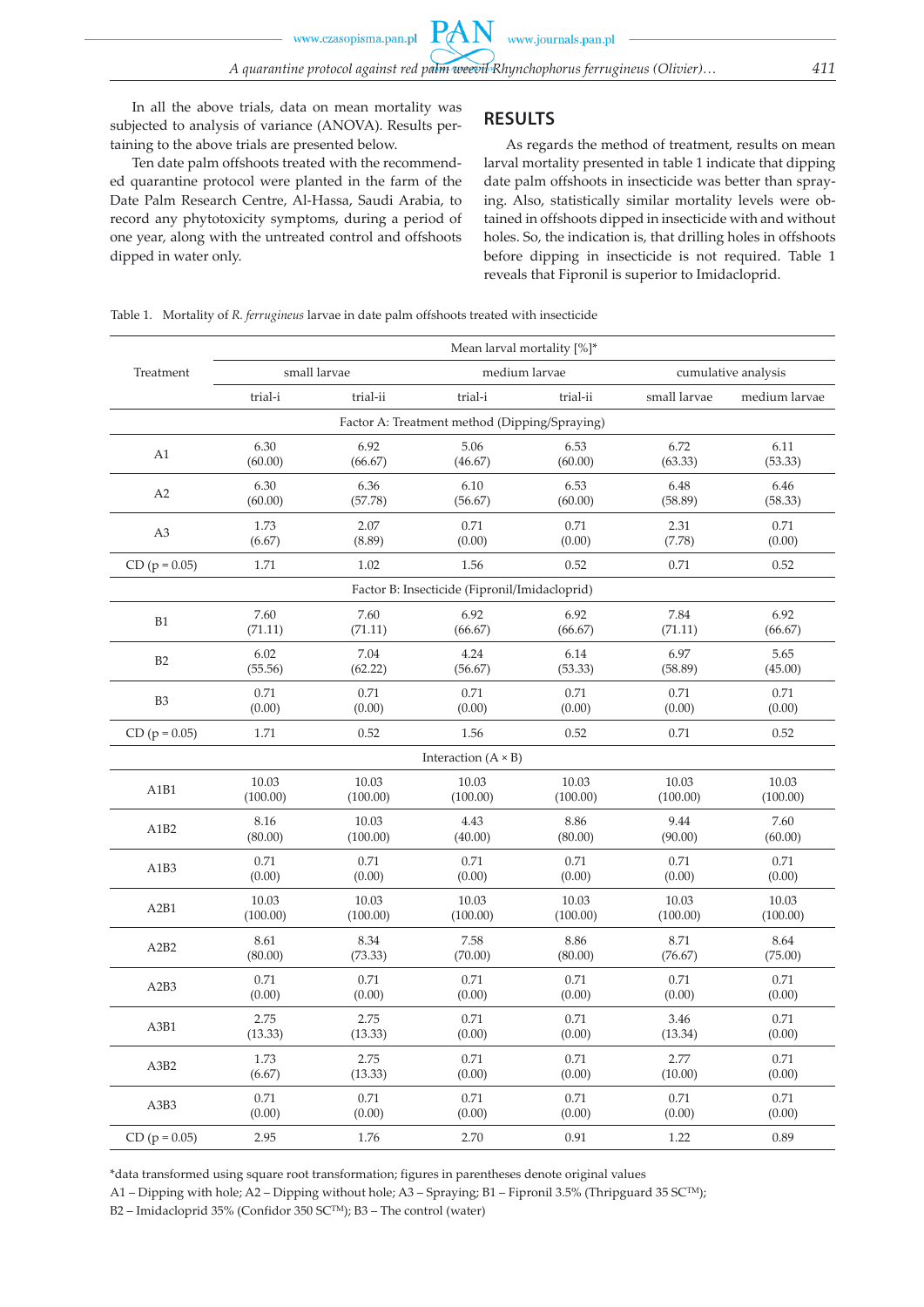Also, with regard to the dipping method interaction, the effects reveal that Fipronil recorded the best larval mortality (100% for small and medium larvae), while larval mortality with Imidacloprid ranged from 40–80%. All larvae in the control (water) treatment were alive.

Results pertaining to the reduction of the dipping time as well as the lethal concentration showed that (Table 2; Fig. 1) Fipronil 0.004% gave 100% mortality at both the 60 and 30 min dippings of infested offshoots Furthermore,

100% mortality of RPW larvae was also obtained when offshoots were dipped in Fipronil 0.002% for 60 min.

With regard to residual toxicity studies, 100% mortality of all the stages tested was obtained with 0.008% Fipronil using the dipping method (Table 3). The residual toxicity studies further supported the above results. The indication was, that the dipping of date palm offshoots for six hours in 0.008% Fipronil would give the necessary protection against both the larvae and adults of red palm

Table 2. Mortality of *R. ferrugineus* larvae in date palm offshoots dipped in varying concentrations of Fipronil 3.5% (Thripguard 35 SCTM) for different time intervals

|                               | Mean larval mortality [%]*          |                 |                     |  |  |  |
|-------------------------------|-------------------------------------|-----------------|---------------------|--|--|--|
| Treatment                     | $\mbox{trial-i}$                    | trial-ii        | cumulative analysis |  |  |  |
|                               | Factor A: Concentration of Fipronil |                 |                     |  |  |  |
| A1                            | 9.81                                | 9.66            | 9.74                |  |  |  |
|                               | (96.00)                             | (93.33)         | (94.67)             |  |  |  |
| A2                            | 8.00                                | 7.86            | 7.96                |  |  |  |
|                               | (68.00)                             | (66.67)         | (67.33)             |  |  |  |
| A <sub>3</sub>                | 6.30                                | 5.25            | 5.88                |  |  |  |
|                               | (41.00)                             | (29.33)         | (35.33)             |  |  |  |
| A4                            | 2.74                                | 1.98            | 2.47                |  |  |  |
|                               | (12.00)                             | (6.67)          | (8.67)              |  |  |  |
| $CD (p = 0.05)$               | 1.04                                | 0.98            | 0.81                |  |  |  |
|                               | Factor B: Dipping time              |                 |                     |  |  |  |
| B1                            | 7.47                                | 6.98            | 7.27                |  |  |  |
|                               | (65.00)                             | (60.00)         | (62.50)             |  |  |  |
| B <sub>2</sub>                | 7.03                                | 6.55            | 6.92                |  |  |  |
|                               | (59.00)                             | (54.00)         | (56.50)             |  |  |  |
| B <sub>3</sub>                | 5.63                                | 5.04            | 5.35                |  |  |  |
|                               | (39.00)                             | (33.00)         | (35.50)             |  |  |  |
| $CD (p = 0.05)$               | 0.90                                | 0.85            | 0.81                |  |  |  |
|                               | Interaction $(A \times B)$          |                 |                     |  |  |  |
| A1B1                          | 10.03                               | 10.03           | 10.03               |  |  |  |
|                               | (100.00)                            | (100.00)        | (100.00)            |  |  |  |
| A1B <sub>2</sub>              | 10.03                               | 10.03           | 10.03               |  |  |  |
|                               | (100.00)                            | (100.00)        | (100.00)            |  |  |  |
| A1B3                          | 9.39                                | 8.92            | 9.18                |  |  |  |
|                               | (88.00)                             | (80.00)         | (84.00)             |  |  |  |
| A2B1                          | 10.03                               | 10.03           | 10.03               |  |  |  |
|                               | (100.00)                            | (100.00)        | (100.00)            |  |  |  |
| A <sub>2</sub> B <sub>2</sub> | 8.71                                | 8.71            | 18.72               |  |  |  |
|                               | (76.00)                             | (76.00)         | (76.00)             |  |  |  |
| A <sub>2</sub> B <sub>3</sub> | 5.26                                | 4.90            | 5.13                |  |  |  |
|                               | (28.00)                             | (24.00)         | (26.00)             |  |  |  |
| A3B1                          | 6.85<br>(48.00)                     | 5.63<br>(32.00) | 6.27<br>(40.00)     |  |  |  |
|                               | 6.80                                | 6.00            | 6.46                |  |  |  |
| A3B2                          | (48.00)                             | (36.00)         | (42.00)             |  |  |  |
|                               | 5.26                                | 4.13            | 4.90                |  |  |  |
| A3B3                          | (28.00)                             | (20.00)         | (24.00)             |  |  |  |
|                               | 3.00                                | 2.24            | 2.74                |  |  |  |
| A4B1                          | (12.00)                             | (8.00)          | (10.00)             |  |  |  |
|                               | 2.60                                | 1.47            | 2.49                |  |  |  |
| A4B2                          | (12.00)                             | (4.00)          | (8.00)              |  |  |  |
|                               | 2.60                                | 2.24            | 8.00                |  |  |  |
| A4B3                          | (12.00)                             | (8.00)          | (2.18)              |  |  |  |
| $CD (p = 0.05)$               | 1.79                                | 1.70            | 1.88                |  |  |  |

\*data transformed using square root transformation; figures in parentheses denote original values

A1 – Dipping offshoot in 0.004% Fipronil 3.5% (Thripguard 35 SCTM); A2 – Dipping offshoot in 0.002% Fipronil; A3 – Dipping offshoot in 0.001% Fipronil; A4 – Dipping offshoot in water (the control); B1 – Dipping offshoot in Fipronil for 60 min, B2 – Dipping offshoot in Fipronil for 30 min, B3 – Dipping offshoot in Fipronil for 15 min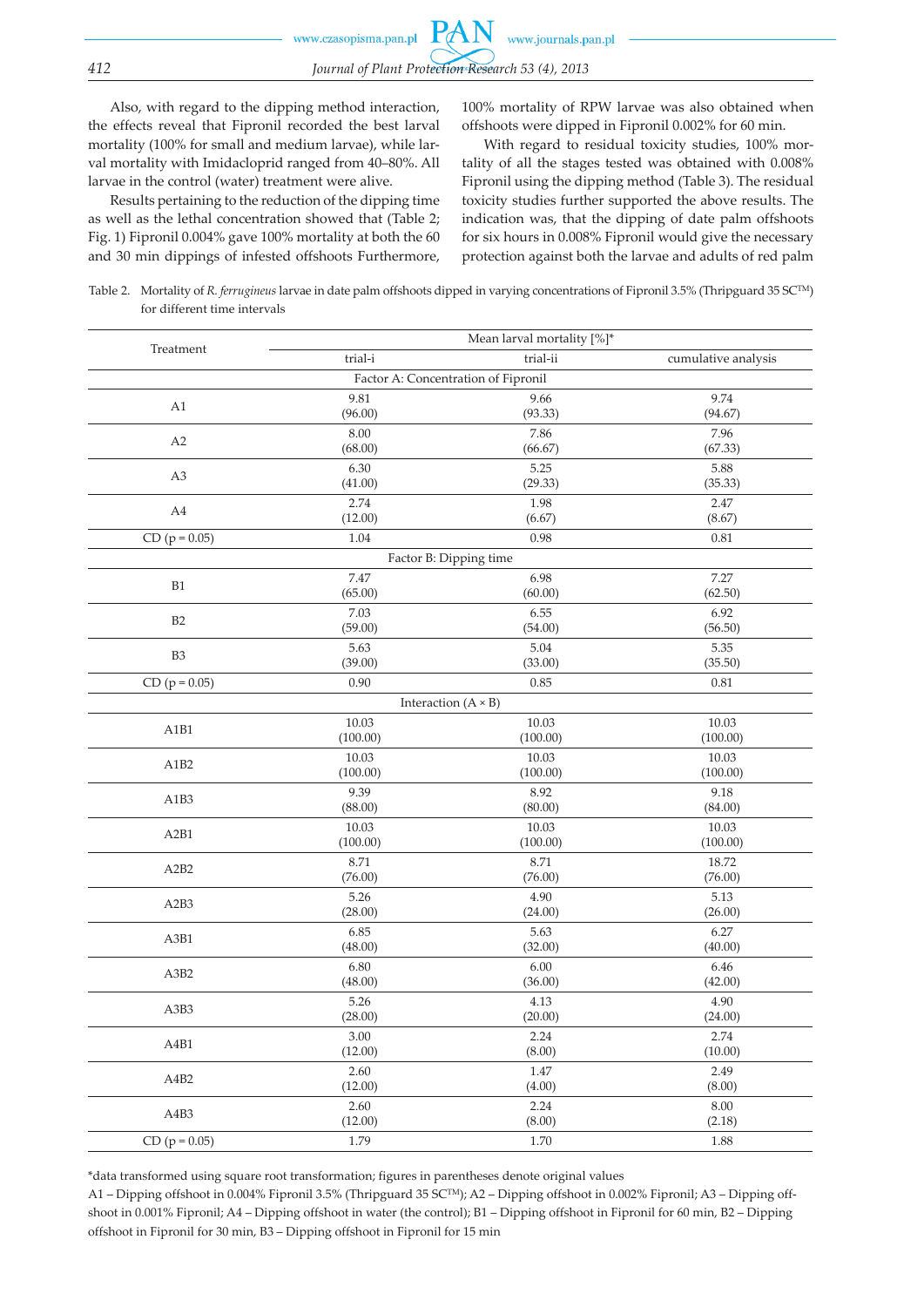$\mathbf{P} \mathcal{A}$ www.journals.pan.pl www.czasopisma.pan.pl



Fig. 1. Larval mortality of RWP infested date palm offshoots dipped in different concentrations of Fipronil for different durations

Table 3. Residual toxicity to *R. ferrugineus,* 72 h after dipping/24 h after spraying date palm offshoots in Fipronil 3.5% (Thripguard 35 SCTM) and Imidacloprid 35% (Confidor 350 SCTM)

|                                                           | Mean percent mortality* |               |              |               |                 |  |  |  |  |
|-----------------------------------------------------------|-------------------------|---------------|--------------|---------------|-----------------|--|--|--|--|
| Treatments                                                | small larvae            | medium larvae | large larvae | adults (male) | adults (female) |  |  |  |  |
| Factor A: Treatment method (Dipping/Spraying)             |                         |               |              |               |                 |  |  |  |  |
| A1                                                        | 6.92                    | 6.92          | 4.43         | 6.30          | 4.43            |  |  |  |  |
|                                                           | (66.67)                 | (66.67)       | (40.00)      | (60.00)       | (40.00)         |  |  |  |  |
| A2                                                        | 6.92                    | 6.92          | 5.06         | 4.43          | 5.06            |  |  |  |  |
|                                                           | (66.67)                 | (66.67)       | (46.67)      | (40.00)       | (46.67)         |  |  |  |  |
| A <sub>3</sub>                                            | 0.71                    | 2.57          | 1.33         | 1.95          | 1.33            |  |  |  |  |
|                                                           | (0.00)                  | (20.00)       | (6.67)       | (13.33)       | (6.67)          |  |  |  |  |
| $CD (p = 0.05)$                                           | 1.59                    | 1.27          | 1.93         | 2.15          | 1.93            |  |  |  |  |
| Factor B: Insecticide (Fipronil/Imidacloprid/The control) |                         |               |              |               |                 |  |  |  |  |
| B1                                                        | 9.40                    | 8.78          | 7.54         | 7.54          | 6.92            |  |  |  |  |
|                                                           | (93.33)                 | (86.67)       | (73.33)      | (73.33)       | (66.67)         |  |  |  |  |
| B2                                                        | 8.16                    | 6.92          | 2.57         | 3.81          | 3.19            |  |  |  |  |
|                                                           | (8.00)                  | (66.67)       | (20.00)      | (33.33)       | (26.67)         |  |  |  |  |
| B <sub>3</sub>                                            | 0.71                    | 0.71          | 0.71         | 1.33          | 0.71            |  |  |  |  |
|                                                           | (0.00)                  | (0.00)        | (0.00)       | (6.67)        | (0.00)          |  |  |  |  |
| $CD (p = 0.05)$                                           | 1.59                    | 1.27          | 1.93         | 2.15          | 1.93            |  |  |  |  |
|                                                           | Interaction             |               |              |               |                 |  |  |  |  |
| A1B1                                                      | 10.03                   | 10.03         | 10.03        | 10.03         | 10.03           |  |  |  |  |
|                                                           | (100.00)                | (100.00)      | (100.00)     | (100.00)      | (100.00)        |  |  |  |  |
| A1B2                                                      | 10.03                   | 10.03         | 2.57         | 8.16          | 2.57            |  |  |  |  |
|                                                           | (100.00)                | (100.00)      | (20.00)      | (80.00)       | (20.00)         |  |  |  |  |
| A1B3                                                      | 0.00                    | 0.00          | 0.71         | 0.71          | 0.71            |  |  |  |  |
|                                                           | (0.71)                  | (0.71)        | (0.00)       | (0.00)        | (0.00)          |  |  |  |  |
| A <sub>2</sub> B <sub>1</sub>                             | 10.03                   | 10.03         | 10.03        | 10.23         | 10.03           |  |  |  |  |
|                                                           | (100.00)                | (100.00)      | (100.00)     | (100.00)      | (100.00)        |  |  |  |  |
| A <sub>2</sub> B <sub>2</sub>                             | 10.03                   | 10.03         | 4.43         | 2.57          | 4.43            |  |  |  |  |
|                                                           | (100.00)                | (100.00)      | (40.00)      | (20.00)       | (40.00)         |  |  |  |  |
| A <sub>2</sub> B <sub>3</sub>                             | 0.00                    | 0.00          | 0.71         | 0.71          | 0.71            |  |  |  |  |
|                                                           | (0.71)                  | (0.71)        | (0.00)       | (0.00)        | (0.00)          |  |  |  |  |
| A3B1                                                      | 8.16                    | 8.16          | 2.57         | 2.57          | 0.71            |  |  |  |  |
|                                                           | (80.00)                 | (80.00)       | (20.00)      | (20.00)       | (0.00)          |  |  |  |  |
| A3B2                                                      | 4.43                    | 0.00          | 0.71         | 0.71          | 2.57            |  |  |  |  |
|                                                           | (40.00)                 | (0.71)        | (0.00)       | (0.00)        | (20.00)         |  |  |  |  |
| A3B3                                                      | 0.00                    | 0.00          | 0.71         | 2.57          | 0.00            |  |  |  |  |
|                                                           | (0.71)                  | (0.71)        | (0.00)       | (20.00)       | (0.00)          |  |  |  |  |
| $CD (p = 0.05)$                                           | 2.76                    | 1.79          | 3.35         | 3.72          | 3.48            |  |  |  |  |

\*data transformed using square root transformation; figures in parentheses denote original values

A1 – Dipping with hole; A2 – Dipping without hole; A3 – Spraying; B1 – Fipronil 3.5% (Thripguard 35 SCTM);

B2 – Imidacloprid 35% (Confidor 350 SCTM); B3 – The control (water)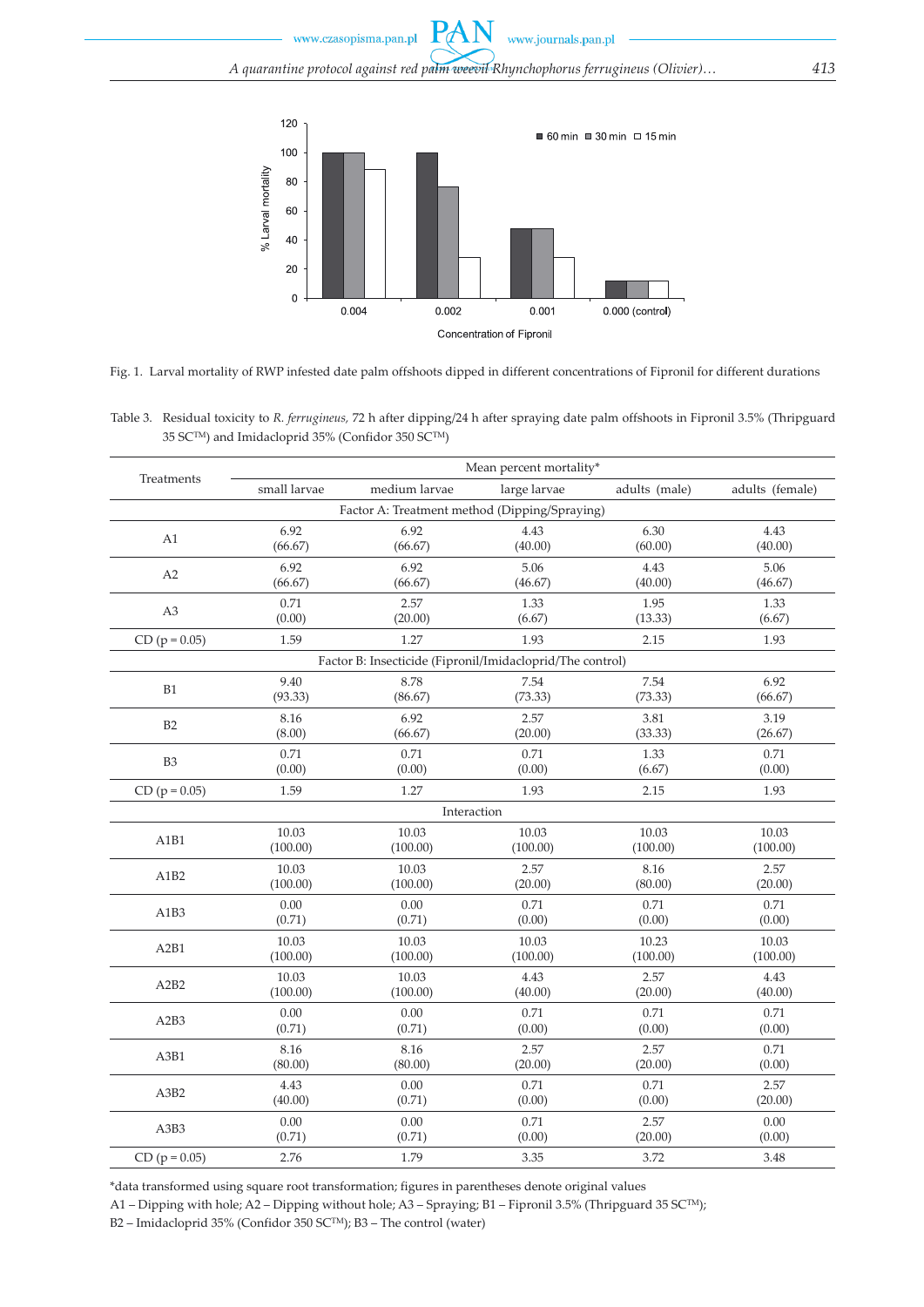weevil. Drilling of holes into offshoots before dipping in insecticide did not significantly enhance larval and adult mortality and is therefore, not required to be incorporated into the quarantine protocol. It is pertinent to mention, that similar residual toxicity tests with date palm offshoots dipped in Fipronil 0.004% for 30 min, resulted in 100% mortality of newly emerged, small, medium, and large larvae, besides resulting in complete mortality of adult male and female weevils. There have been no phytotoxic symptoms recorded in any of the ten offshoots treated with the above protocol (Fipronil 0.004% for 30 min) for one year. All treated offshoots with the recommended protocol established well in the field.

# **DISCUSSION**

In the trial pertaining to the method of treatment (dipping/spraying of offshoots) and choice of insecticide to kill hidden larvae of RPW in date palm offshoots, dipping was found to be better than spraying. Fipronil recorded a 100% mortality for both small and medium sized RPW larvae as compared to Imidacloprid where larval mortality ranged from 40–80% in the dipping method. Previously, Fipronil was reported recording the least  $LC_{50}$  values against both adults and larvae of RPW among eight tested insecticides, indicating the high level of toxicity against this pest (Al-Shawaf *et al*. 2010). Barranco *et al.* 1998, through insecticide laboratory assays, found that more than 0.1 ppm of Fipronil incorporated in a semi artificial diet resulted in 100% mortality of young larvae. Complete mortality of 30 day old RPW larvae with Fipronil at more than 0.2 ppm was reported by Abdulsalam *et al*. 2001, thus making it a choice candidate for insecticide based quarantine protocols against this pest. Semi-field trials with Imidacloprid applied by soil injection in preventive and curative treatments to *P. canariensis* in Spain showed 100% and 94% efficacies, respectively (Llácer *et al*. 2012). Further, in a field assay against RPW, two applications of Imidacloprid per year successfully reduced mortality of *P. canariensis* palms to less than 27% compared to more than 84% for untreated control palms (Dembilio *et al*. 2010).

Previous reports from Saudi Arabia and Israel recommended that the base of date palm offshoots be dipped in insecticide solution/mud-insecticide mixtures before they are transported elsewhere for planting as a quarantine measure (Anonymous 1998; Anonymous 2004). The preferred insecticide, its strength, and duration of treatment, however, were not known. Our study indicated that, Fipronil 0.004% gave 100% mortality at both 60 and 30 min dipping of infested offshoots. Furthermore, 100% mortality of RPW larvae was also obtained when offshoots were dipped in Fipronil 0.002% for 60 min.

Abdulsalam *et al*. 2001 reported that Fipronil was effective in suppressing adult emergence from pupae. Fipronil 50 Sc and 200 Sc achieved 100% mortality of larvae and adults at 25 ppm after one week. In our study, results pertaining to residual toxicity showed 100% mortality of all the stages tested including newly emerged larvae, obtained by the dipping method 72 h after treatment (0.004% Fipronil for 30 min).

Studies carried out in Spain in *P. canariensis* suggest that a dose of 1.14 g aluminium phosphide/ $m^3$  for 3 days is enough to kill all the stages of RPW in an infested palm tree, and is recommended as a quarantine protocol provided the dose is not phytotoxic to the treated palms (Llácer and Jacas 2010). No phytotoxic symptoms have been recorded in any of the ten offshoots treated with the above protocol (Fipronil 0.004% for 30 min) and planted in the field for one year after planting.

Sounding devices have been used to detect RPW larvae feeding inside the palm (Soroker *et al*. 2004). These devices, though, need further refinement to attain better detection accuracy and eliminate the possibility of newly emerged RPW larvae going undetected. The insecticide based quarantine protocol of dipping date palm offshoots in 0.004% Fipronil for 30 min developed in the study, will help ensure movement of date palm offshoots free of RPW larvae besides protecting the treated offshoots from invading adults. This protocol can be implemented by the concerned authorities in date palm growing countries of the Middle East and elsewhere. The risk of concealed RPW larvae moving through date palm offshoots transported for planting will then be minimized. In addition to the quarantine protocol developed in this study for date palm offshoots, there is a need to develop a quarantine protocol against RPW for bigger date palms that are shipped/transported for ornamental landscape gardening and also to implement a strict regulatory mechanism of treatment, certification and monitoring of palms for planting (either for farming or ornamental gardening) based on the model of the European Union (EU 2007) where the palm trade is strictly regulated due to the threat of RPW.

## **ACKNOWLEDGEMENT**

The authors thank the Ministry of Agriculture, Kingdom of Saudi Arabia for providing the necessary facilities to conduct this study at the Date Palm Research Centre (DPRC), Al-Hassa, through the FAO funded project UTFN/SAU/043/SAU. We also wish to thank the Director, DPRC for the support extended in carrying out the study.

## **REFERENCES**

- Abraham V.A., Al Shuaibi M., Faleiro J.R., Reda A. Abozuhairah, Vidyasagar P.S.P.V. 1998. An integrated approach for the management of red palm weevil *Rhynchophorus ferrugineus* Oliv. – a key pest of date palm in the Middle-East. Sultan Qaboos Univ. J. Sci. Res. 3: 77–83.
- Abdulsalam K.S., Shawir M.S., Abo-El- Saad M.M., Rezk M.A., Ajlan A.M 2001. Regent (fipronil) as a candidate insecticide to control Red Palm Weevil (*Rhynchophorus ferrugineus* Oliv.). Ann. Agric. 46 (2): 841–849.
- Al-Shawaf Abdul Moneim A., Al-Shagagh Abdallah A., Al-Bakshi M.M., Al-Saroj S.A., Al-Badr S.M., Al-Dandan A.M., Ben Abdallah A. 2010. Toxicity of some insecticides against Red Palm Weevil *Rhynchophorus ferrugineus* (Coleoptera: Curculionidae). Indian J. Plant Prot. 38 (1): 13–16.